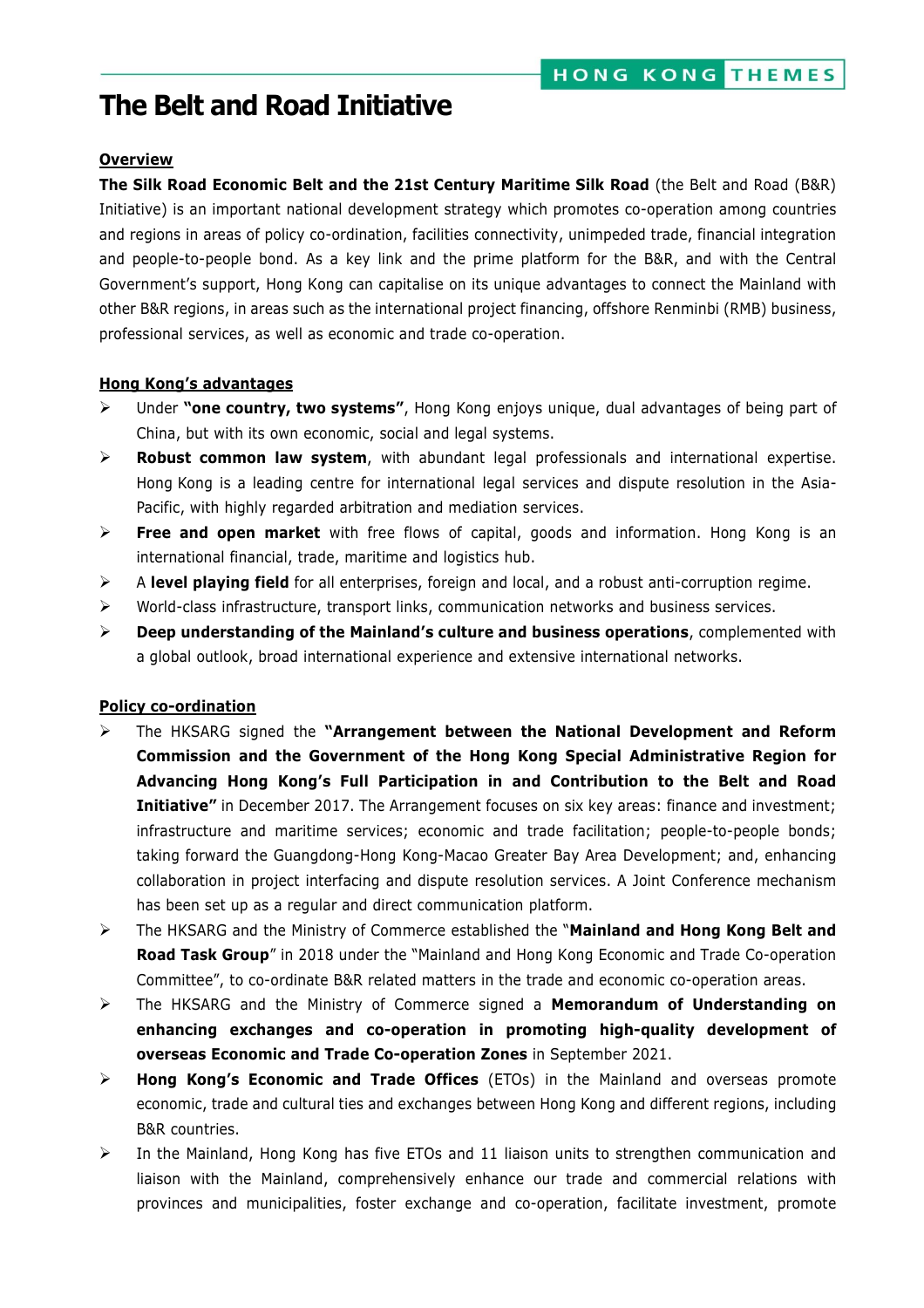Hong Kong, and provide better support to Hong Kong residents and enterprises.

 Overseas, Hong Kong has a total of 14 ETOs in Asia-Pacific, the Middle East, Europe and North America, fostering relations with interlocutors from different sectors of the overseas communities and enhancing bilateral economic and cultural ties between Hong Kong and the countries under their respective purviews.

#### **Facilities connectivity**

- **Hong Kong International Airport** (HKIA), one of the world's busiest airports for air cargo and passengers, connects to more than 200 destinations by around 120 airlines.
- $\triangleright$  One of the world's busiest and most efficient container ports, Hong Kong Port handled nearly 18 million TEUs in 2021. Every week, about 270 container vessel sailings connect to nearly 600 destinations worldwide.
- The **Hong Kong-Zhuhai-Macao Bridge, Guangzhou-Shenzhen-Hong Kong Express Rail Link** and the **Three-runway System** of the HKIA (expected to be commissioned in 2024) will strengthen connectivity between Hong Kong, the Mainland and the world.
- $\triangleright$  Hong Kong companies operate and manage railways, airports, ports, power and gas supply and other infrastructure projects to international standards in B&R countries.
- A **rich pool of professional expertise** in mergers and acquisitions, financing, accounting and taxation, legal and dispute resolution services, risk management and construction provides ample opportunities for collaboration with Mainland and international enterprises to provide high-quality support for infrastructure developments in the B&R regions.

#### **Unimpeded Trade**

- Hong Kong has signed **free trade agreements** (FTAs) with 20 economies, including the Association of Southeast Asian Nations member states, Georgia and Australia.
- Hong Kong has signed 22 **Investment Promotion and Protection Agreements** with foreign economies and concluded negotiations with Bahrain, Maldives and Myanmar. Negotiations will start/continue with other economies, including B&R countries.
- Hong Kong has signed 45 **Comprehensive Avoidance of Double Taxation Agreements**, including with a number of B&R countries.
- Mutual Recognition Arrangements with B&R-related economies and other trading partners including the Mainland of China, India, Korea, Singapore, Thailand, Malaysia, Japan, Australia, New Zealand, Israel, Canada and Mexico have been signed to mutually recognise respective **"Authorized Economic Operator"** Programmes to facilitate customs clearance.
- The HKSARG's HK\$200 million (US\$25.5 million) **Professional Services Advancement Support Scheme** provides financial support for non-profit-distributing organisations to carry out non-profitmaking projects aimed at increasing exchanges and co-operation of Hong Kong's professional services with their counterparts in external markets, promoting publicity activities, and enhancing the standards and external competitiveness of Hong Kong's professional services.
- The HKSARG provides small and medium enterprises funding support through the **"Dedicated Fund on Branding, Upgrading and Domestics Sales"** (BUD Fund) and the **SME Export Marketing Fund** to assist them in participating in export promotion activities, developing brands, upgrading and restructuring operations and promoting sales, with a view to developing the Mainland and overseas markets and enhancing their competitiveness.
- The HKSARG and the Hong Kong Trade Development Council (TDC) have been jointly organising **high-level business missions** led by the Chief Executive and Principal Officials to B&R countries and regions from time to time, to help the business sector better understand B&R market potential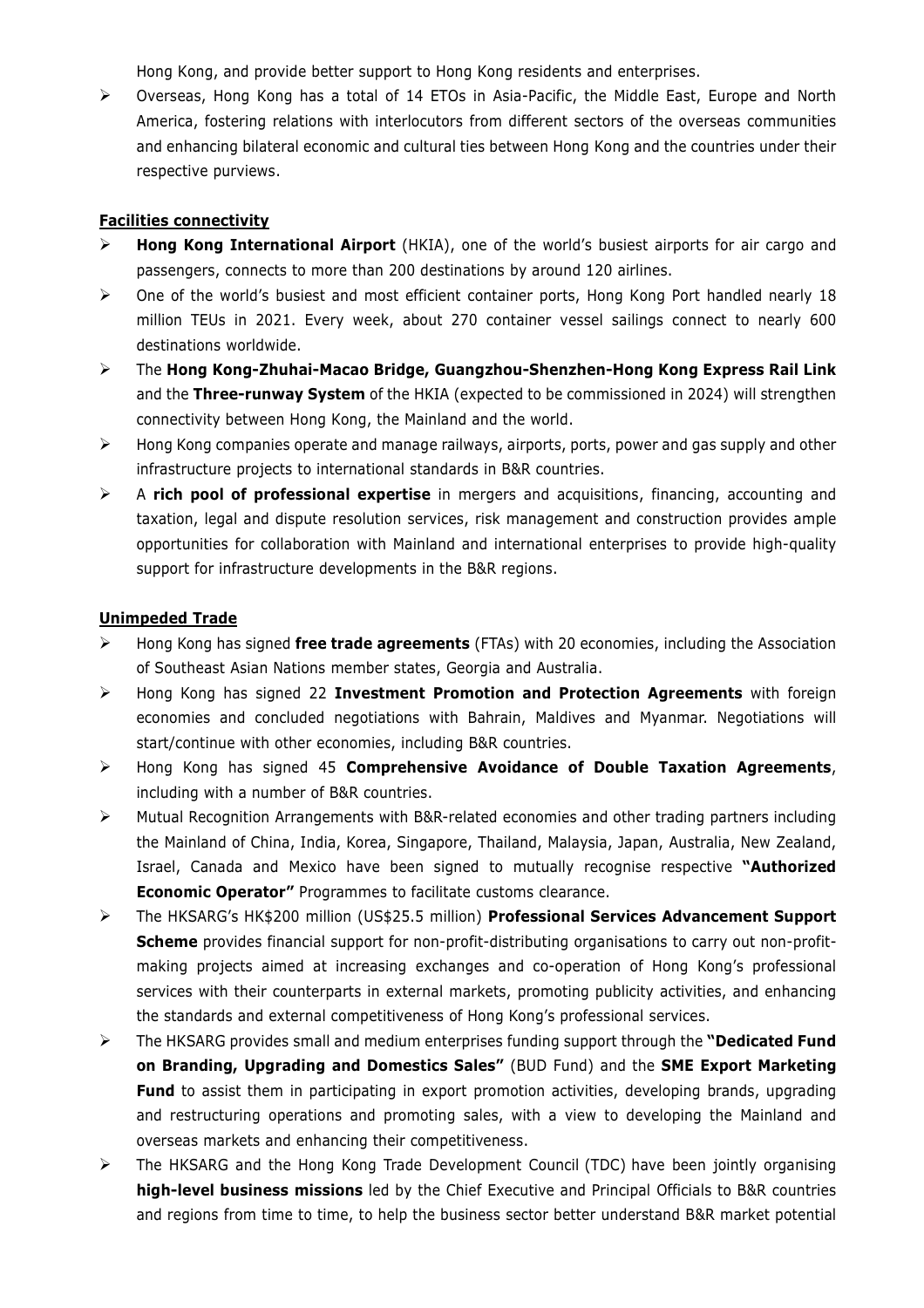and explore more business opportunities. Such missions will continue to be carried out after the epidemic stabilises and when the concerned travel restrictions ease.

- The HKSARG has co-organised the annual **Belt and Road Summit** with the TDC since 2016. It gathers senior government officials, representatives of international organisations and business leaders from B&R countries and regions to exchange insights on co-operation and explore concrete business opportunities. The Summit has become the largest and most important B&R commerce, investment and business matching platform for Mainland, overseas and Hong Kong enterprises.
- Since mid-2020, the HKSARG has co-organised a series of **government-to-government webinars** with Thailand, Indonesia, Malaysia, the Philippines, Vietnam and Cambodia to explore collaboration opportunities in such fields as trade, investment, professional services as well as innovation and technology.
- $\triangleright$  The TDC actively promotes business links with enterprises in B&R countries, and has enhanced its **Belt and Road [Portal](https://beltandroad.hktdc.com/en/home)** into a more comprehensive and current one-stop B&R platform, which provides up-to-date market intelligence and information on Hong Kong professional services providers, as well as B&R-related investment projects, with a view to helping businesses seize the opportunities arising from B&R Initiative.
- The **Mainland Enterprises Partnership Exchange and Interface Programme** was launched in May 2021, to promote ties between Mainland enterprises and Hong Kong's professional services bodies in seizing Belt and Road-related opportunities .

# **Financial integration**

- Hong Kong ranked World No.4 for Initial Public Offering (IPO) funds raised among exchanges in 2021 (US\$42.6 billion) and had ranked No.1 for IPO funds raised seven times since 2009.
- $\triangleright$  Hong Kong is a member of the Asian Infrastructure Investment Bank.
- Hong Kong is the **world's largest offshore RMB business centre**, offering the world's most diversified RMB investment, financing and risk management products. Importers and exporters in B&R economies can settle their Mainland trade in RMB through Hong Kong's payment system. Investors can tap Hong Kong's RMB liquidity through bank loans or "dim sum" bond issuance. They can also invest their surplus RMB liquidity in a wide range of RMB-denominated products available in Hong Kong.
- One of Asia's **top asset management centres**, Hong Kong can meet the demand for wealth and risk management services generated by B&R projects.
- Hong Kong has successfully issued three **Islamic bonds** (Sukuk), demonstrating to B&R countries and to the world the diversity and viability of Hong Kong's bond market as a fund-raising platform for the Islamic world.
- The Hong Kong Monetary Authority established the **Infrastructure Financing Facilitation Office** (IFFO) in 2016. By inviting different organisations to become partners, and organising training workshops, high-level seminars and investor roundtables, the IFFO brings together key stakeholders to co-operate and participate in major infrastructure investment and financing.

## **People-to-people bond**

- $\triangleright$  Hong Kong is home to world-class universities, cultural and media organisations.
- $\triangleright$  The HKSARG offers scholarships for outstanding students from B&R countries to study at Hong Kong universities. The Government also provides subsidies for local students to participate in exchange activities in B&R countries.
- $\triangleright$  The HKSARG will consider fine-tuning visa requirements for people from B&R countries who wish to come to Hong Kong to work, study or visit.